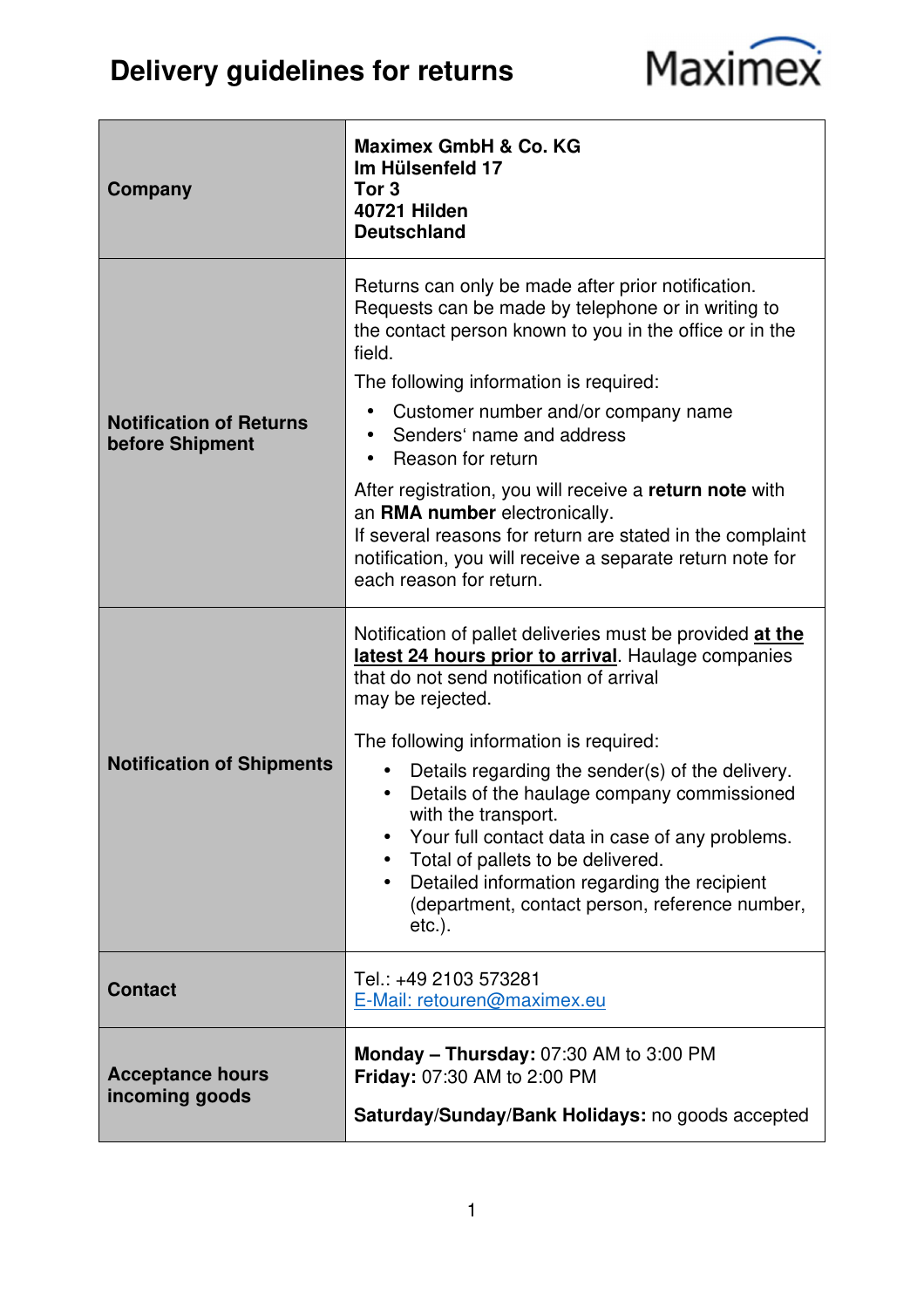## **Delivery guidelines for returns**



| <b>General requirements</b>                | Delivery of approved returns must take place within a<br>period of 4 weeks.<br>The driver must notify the warehouse upon arrival<br>$\bullet$<br>For safety and health protection reasons the driver<br>$\bullet$<br>may only enter the premises with a face mask<br>All vehicles must be able to be unloaded from the<br>$\bullet$<br>rear (applies to pallet deliveries only) with<br>electrically and manually operated forklift trucks.<br>Vehicles with damaged floors and / or side panels<br>will not be accepted for safety reasons.<br>The goods have to be packed separately by<br>$\bullet$<br>reason for return.<br>Each shipment must be accompanied by a<br>packing list / bill of lading which is attached<br>where it can be seen easily<br>Each shipment has to be accompanied by the<br>$\bullet$<br>contact details (name / phone number) of the<br>sender. |
|--------------------------------------------|--------------------------------------------------------------------------------------------------------------------------------------------------------------------------------------------------------------------------------------------------------------------------------------------------------------------------------------------------------------------------------------------------------------------------------------------------------------------------------------------------------------------------------------------------------------------------------------------------------------------------------------------------------------------------------------------------------------------------------------------------------------------------------------------------------------------------------------------------------------------------------|
| <b>Safety Instructions for</b><br>delivery | Before unloading the delivery, the unloader checks that<br>the load does not pose a health and safety risk.<br>Not allowed are:<br>Pallets that have fallen over in a domino effect<br>Pallets stacked in a pyramid<br>All pallets must be in good condition with no broken<br>boards or protruding nails.<br>All vehicles for which any of the above points apply<br>are rejected on site for safety reasons and the papers<br>are signed accordingly.<br>Maximex GmbH & Co. KG accepts no liability for<br>rejected deliveries.                                                                                                                                                                                                                                                                                                                                              |